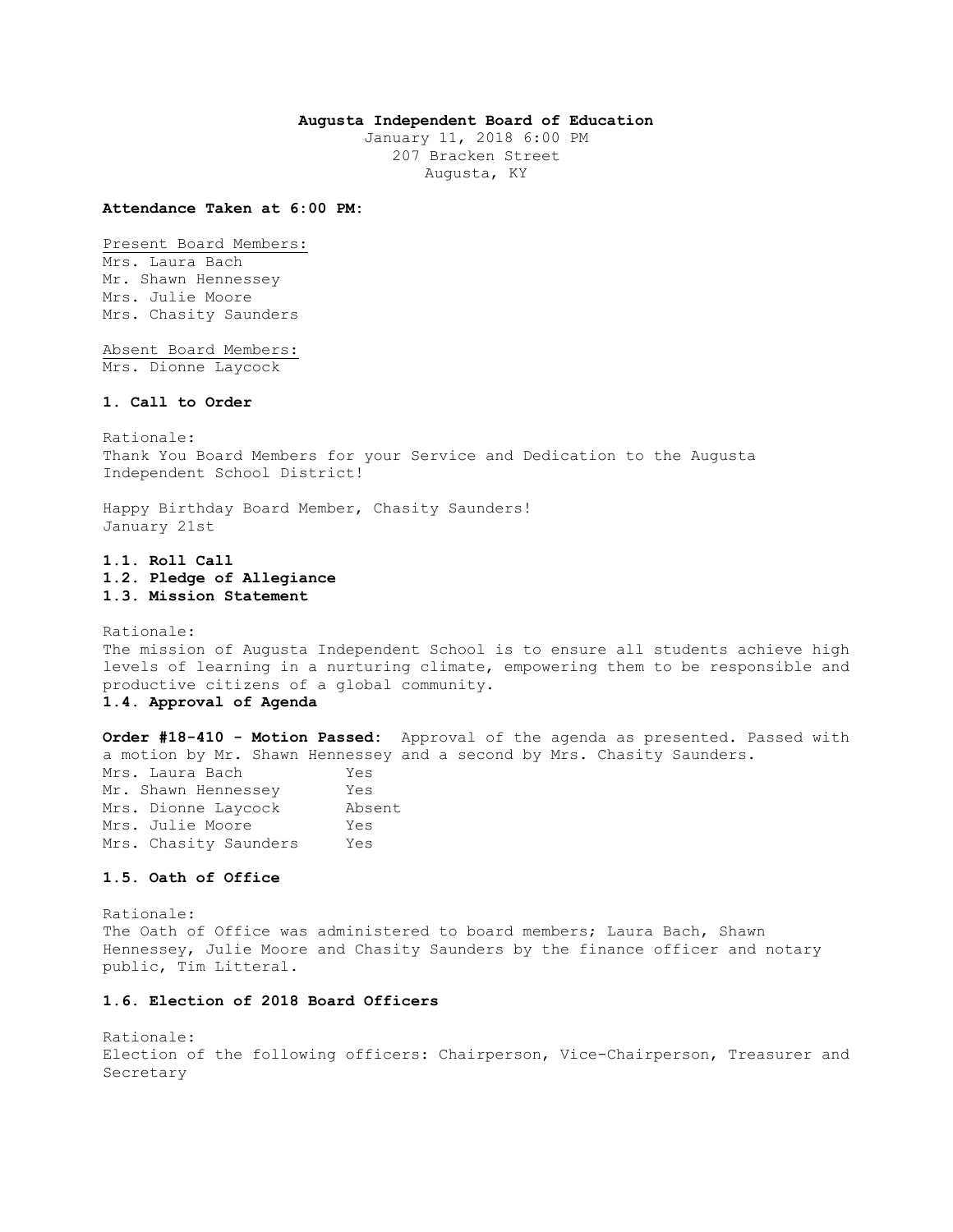Shawn Hennessey nominated Laura Bach to serve as Board Chairwoman and Laura Bach nominated Julie Moore to serve as Vice-Chairwoman and Tim Litteral as Treasurer and Lisa McCane as Secretary.

**Order #18-411 - Motion Passed:** Approve 2018 Board Officers passed with a motion by Mrs. Laura Bach and a second by Mr. Shawn Hennessey.

Mrs. Laura Bach Yes Mr. Shawn Hennessey Yes Mrs. Dionne Laycock Absent Mrs. Julie Moore Yes Mrs. Chasity Saunders Yes

## **2. Student/Board Member Recognition**

Rationale:

Congratulations to our Academic Achievers! 5th Grade KPrep Proficient/Distinguished: Katherine Archibald, Keeton Bach, Natalie Basford, Anson Castle, Elijah Cline, Addison Cooper, Matthew Crager, Christina Etzel, Catherine Hay, Houston Hayden, Mallory Jett, Wyatt Linsinbigler, Elizabeth Mattingly, Brandon May, Addyson Scudder, Carson Shields, Braxton Vancleve, and Katelyn Wilson. School Board Recognition Month: Laura Bach, Shawn Hennessey, Dionne Laycock, Julie Moore and Chasity Saunders

## **2.1. \*BREAK**

#### **3. Communications**

#### **3.1. Principal's Report/Student Achievement**

Rationale:

Principal, Robin Kelsch reported quarterly assessments were underway on the iReady Assessment for K-12th grades and NeuroNet for PS-2nd grades. He stated testing results are used to identify individual student growth, make instructional adjustments, as needed and to determine overall program effectiveness. In addition to the ACT requirement for all juniors, the school plans to administer the test to sophomores as a practice test before taking it as juniors next year.

Board members were informed of second semester attendance incentives.

#### **3.2. Superintendent's Report**

Rationale:

Superintendent, Lisa McCane reported the Augusta Independent Educational Foundation, Inc. plans to donate a classroom set of Chromebooks, cases, licenses, and a charging cart to the school. She said the Chromebooks will be placed in the 6th grade and only the K-5th grade classrooms remain to have all students with a device.

A pension bill was filed addressing both recommendations from the Governor and education groups, according to Superintendent McCane. She stated it was early in the legislative session so a lot could change, but the session is being monitored closely.

Other district initiatives she shared was participation with Mason County Area Technical Center to apply for a New Skills for Youth Grant, tentative plans for a Regional Rural Job Fair hosted at Augusta Independent School in the spring and the Augusta Rotary plans to add lighting to the school clock.

#### **3.3. Attendance/Enrollment**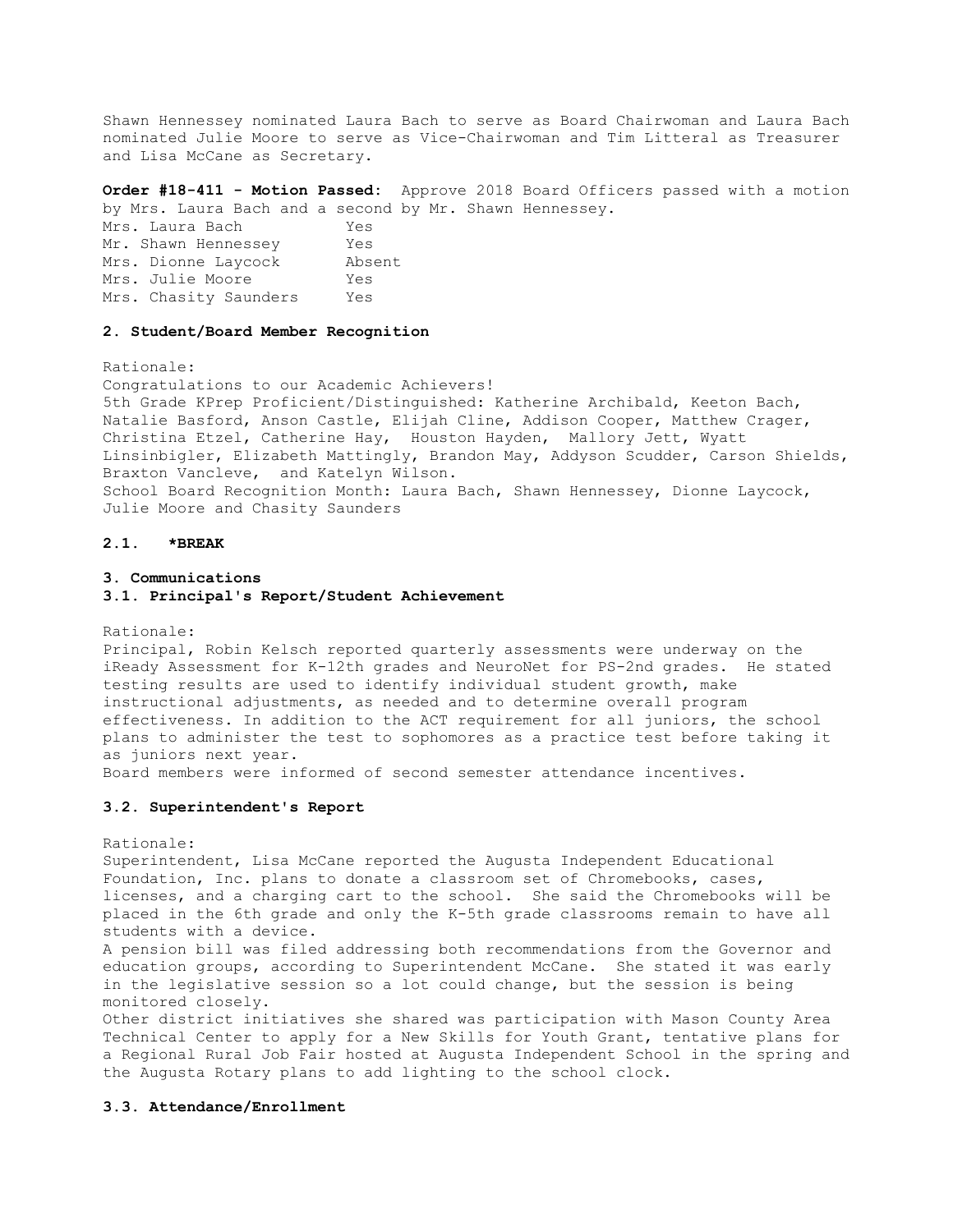Rationale: Enrollment P-12: 302 Enrollment K-12: 285 December Attendance: 93.88 % Overall Attendance: 95.94%

# **3.4. Citizens 3.5. Board Members**

## **4. Business Action/Discussion Items**

## **4.1. Approve 2018-2019 Draft Budget**

#### Rationale:

Finance Consultant, Kelley Gamble presented the 2018-2019 Draft Budget to the board members stating the draft budget is a preliminary projection for the upcoming fiscal year. He informed the board there are still many variables yet to be finalized, SEEK funding, as well as any mandated salary increases are unknown at this time, as well as the equalization levels that will be used to calculate SEEK and Building Fund contributions by the state . The Draft Budget provides a look at the budgetary situation based on data as we know it and gives an opportunity to plan in case the funding situation improves or does not improve. The Draft Budget is assuming an ending General Fund balance of \$345,597 for the current year. General Fund Revenues Local property tax revenues were increased by 15.25% (\$52,600). This assumes a 4% increase in property tax revenue, and the addition of \$5.5M of new property added to assessments. Though good for the district, the added property assessment is less than what was originally thought. This budget does not assume an increase in motor vehicles tax or utility tax revenues. At this point in the year there is nothing to suggest a discernible increase in these two taxes. Tuition revenue is projected to increase slightly. The SEEK base is maintained at the current level since there has been no indication about increased funding from Frankfort. SEEK ADA is estimated at 269 and current at risk and exceptional children numbers are used in the projection. We are estimating an increase \$16,000 in SEEK. Total receipts are estimated to increase \$67,800. Expenditures Salary and benefit costs are increased 1.5% with the exception of classified retirement which has been increased 47% and Workers Compensation which was increased 2.5%. Only current staff employed is reflected in this budget. Total salary and benefits are budgeted at an increase of \$35,860 for a total of \$1,629,553. Non-personnel costs are budgeted at a 1% increase. Total budgeted expenditures are \$2,564,562, while total receipts are \$2,582,478. We are expecting to increase our fund balance by at least \$18,000 to \$363,500. Special Revenue Fund The Special Revenue Fund is not a part of the Draft Budget preparation. The budgets in the Special Revenue Fund are dictated by state and federal grant awards and hopefully this information will be available in time for inclusion in the Tentative Budget presented in May. Capital Outlay Fund

Receipts of \$26,900 is budgeted in Capital Outlay, based on the projected average daily attendance of 269. This will be added to this year's projected ending balance of \$17,840. At the end of FY 19 the Capital Outlay Fund will have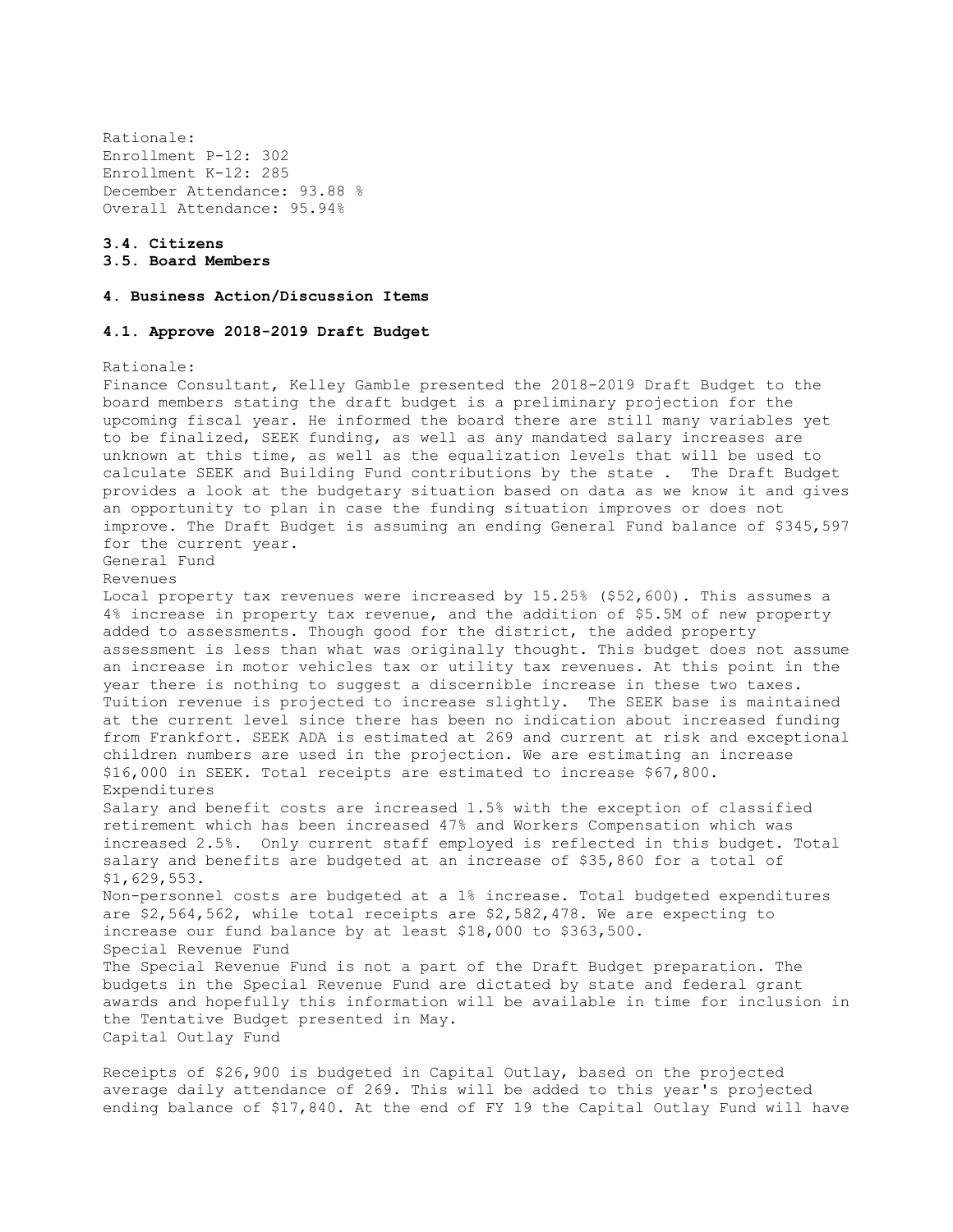a balance of over \$44,000. The district might consider submitting a BG address facility needs from this fund as opposed to using General Fund dollars. Building Fund Receipts of \$107,465 (\$76,592 state/\$30,873 local) is budgeted for next year. This will be added to the projected ending balance of \$4,779. The Building Fund revenues will be used to make debt payments of \$101,192. \$9823 will be transferred to General Fund for operating expense which is the maximum, leaving a balance of \$1229. Debt Service Fund This is a transfer fund to record debt payments. The District local debt service requirements are \$100,192 next year compared to this year's \$100,144. Food Service Fund The Food Service Fund is budgeted with a beginning balance of \$6030. Revenues are projected to increase slightly but expenditures have been decreased significantly and the fund balance is currently exceeding \$7,000 compared to - \$2,000 at this time last year. Contingency is budgeted at \$13,000.

**Order #18-412 - Motion Passed:** Approve 2018-2019 Draft Budget passed with a motion by Mrs. Julie Moore and a second by Mr. Shawn Hennessey.

| Mrs. Laura Bach       | Yes    |
|-----------------------|--------|
| Mr. Shawn Hennessey   | Yes    |
| Mrs. Dionne Laycock   | Absent |
| Mrs. Julie Moore      | Yes    |
| Mrs. Chasity Saunders | Yes    |

### **4.2. Approve Monthly Budget Report**

### Rationale:

Finance Officer, Tim Litteral stated the December Budget Report indicated the General Fund Revenue receipts through December totaled nearly \$942,000. Local Revenue: Property tax revenue accounted for \$191,000. Utility taxes generated \$51,000. \$9,300 has been collected in motor vehicle taxes, while \$5,000 has been received from PSC taxes and \$2,200 in omitted property taxes. \$6,700 has been collected for tuition. \$2,600 was received for bus rental, while a \$2,400 worker's comp refund was received. Over \$1,100 in miscellaneous revenue has been collected. The fitness center has collected over \$900 in dues. State Revenue: SEEK funding accounted for \$654,000, while over \$3,100 was received for revenue in lieu of taxes from the state. Federal Revenue: More than \$10,000 was received for Medicaid reimbursement. Expenditures through the first half of the year totaled \$795,000. School Budget: The school's budget is \$19,750. Through December, \$12,700 was spent. \$4,100 was expended on copying and printing, \$2,800 on general supplies, \$1,700 was expended on assessment software, \$1,400 on dues and fees, \$1,300 on supplemental curriculum materials, and \$900 on technology supplies. Maintenance Budget: Expenses totaled over \$119,000 through December. Expenses included \$33,000 on utility services, \$33,000 on salaries and benefits, \$31,000 for property insurance, \$8,500 on repairs and maintenance, \$6,600 on general supplies, and \$6,300 on professional services. 46% of the maintenance budget has been utilized. Transportation Budget: Through December, costs were at approximately \$40,000. \$22,000 was expended on salaries and benefits, \$5,500 on fleet insurance, \$5,000 on diesel fuel, \$4,000 on vehicle repair and maintenance, \$2,900 in repair parts, and \$700 on supplies/services/fees. 38% of the transportation budget has been utilized. For the general fund, receipts exceeded expenditures by approximately \$192,300. Special Revenue Fund Nothing to report.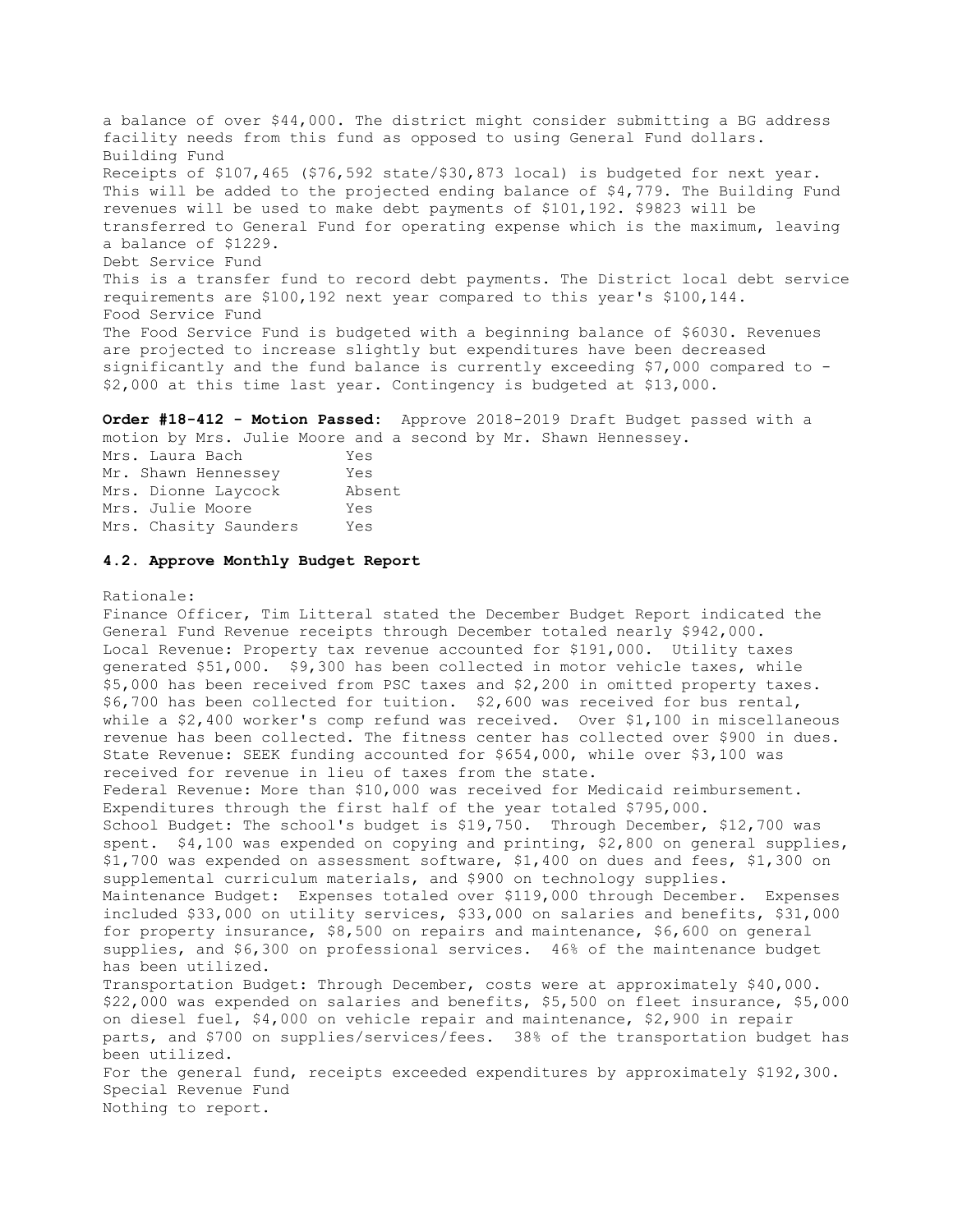Food Service Fund

Food service revenue through December totaled nearly \$82,000. \$73,000 was received for federal reimbursement, while \$8,700 was local revenue. Expenses totaled approximately \$74,800, including \$44,000 on food and supplies, \$26,000 was for salaries and benefits, \$2,400 on dues and fees, and \$1,700 on equipment costs. The food service balance as of December 31 was approximately \$7,000.

**Order #18-413 - Motion Passed:** Approve Monthly Budget Report passed with a motion by Mrs. Chasity Saunders and a second by Mrs. Julie Moore.

Mrs. Laura Bach Yes Mr. Shawn Hennessey Yes Mrs. Dionne Laycock Absent Mrs. Julie Moore Yes Mrs. Chasity Saunders Yes

### **4.3. Approve Monthly Facilities Report**

Rationale: Monthly Maintenance:

- Boilers repaired with frozen pumps
- Fire dialer disabled due to power surge and repaired by DW Fire
- Buffed floors, disinfected bathrooms, detail cleaned over Christmas Break
- Boiler pump and valve leak scheduled to be replaced and repaired
- Library HVAC to be replaced during summer

Augusta Rotary: Clock Lighting Project

**Order #18-414 - Motion Passed:** Approve Monthly Facilities Report passed with a motion by Mr. Shawn Hennessey and a second by Mrs. Chasity Saunders. Mrs. Laura Bach Yes Mr. Shawn Hennessey Yes Mrs. Dionne Laycock Absent Mrs. Julie Moore Yes Mrs. Chasity Saunders Yes

# **4.4. Approve 2018 School Board Meeting Calendar**

**Order #18-415 - Motion Passed:** Approve 2018 School Board Meeting Calendar passed with a motion by Mr. Shawn Hennessey and a second by Mrs. Julie Moore. Mrs. Laura Bach Yes Mr. Shawn Hennessey Yes Mrs. Dionne Laycock Absent Mrs. Julie Moore Yes Mrs. Chasity Saunders Yes

### **4.5. Approve FMLA Requests**

Rationale:

- Teacher, Renee McClanahan for surgery (Jan. 23-Feb. 13)
- Teacher, Jacob Ritter for birth of child (Jan. 31-Feb. 20)

**Order #18-416 - Motion Passed:** Approve FMLA Requests passed with a motion by Mrs. Chasity Saunders and a second by Mrs. Julie Moore. Mrs. Laura Bach Yes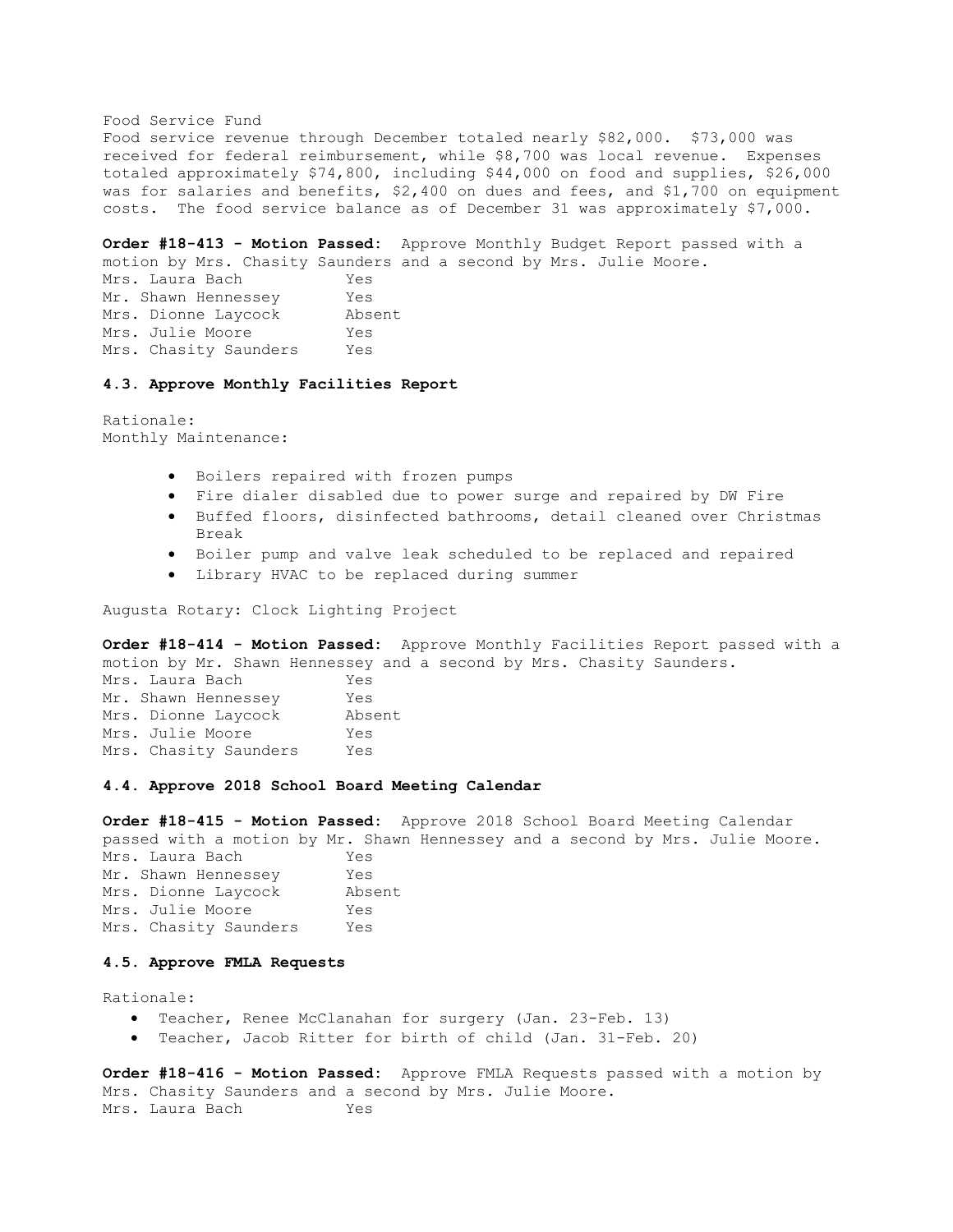Mr. Shawn Hennessey Yes Mrs. Dionne Laycock Absent Mrs. Julie Moore Yes Mrs. Chasity Saunders Yes

**5. Business Consent Items** 

**Order #18-417 - Motion Passed:** Approval of the Business and Consent items as presented passed with a motion by Mrs. Julie Moore and a second by Mr. Shawn Hennessey. Mrs. Laura Bach Yes Mr. Shawn Hennessey Yes Mrs. Dionne Laycock Absent Mrs. Julie Moore Yes Mrs. Chasity Saunders Yes

**5.1. Approve Previous Meeting Minutes** 

- **5.2. Approve Use of District Property**
- **5.3. Approve Bills**
- **5.4. Approve Treasurer's Report**

**6. Enter Executive Session KRS 61.810(1)(c)** 

Rationale: Executive Session KRS 61.810(1)(c) for discussion of litigation. Entered session at 6:40 P.M.

**Order #18-418 - Motion Passed:** Approve to Enter Executive Session KRS 61.810(1)(c) passed with a motion by Mr. Shawn Hennessey and a second by Mrs. Chasity Saunders. Mrs. Laura Bach Yes Mr. Shawn Hennessey Yes Mrs. Dionne Laycock Absent Mrs. Julie Moore Yes Mrs. Chasity Saunders Yes

#### **7. Exit Executive Session KRS 61.810(1)(c)**

Rationale: Exited session at 7:32 P.M.

**Order #18-419 - Motion Passed:** Approve to Exit Executive Session 61.810(1)(c) passed with a motion by Mr. Shawn Hennessey and a second by Mrs. Julie Moore. Mrs. Laura Bach Yes Mr. Shawn Hennessey Yes Mrs. Dionne Laycock Absent Mrs. Julie Moore Yes Mrs. Chasity Saunders Yes